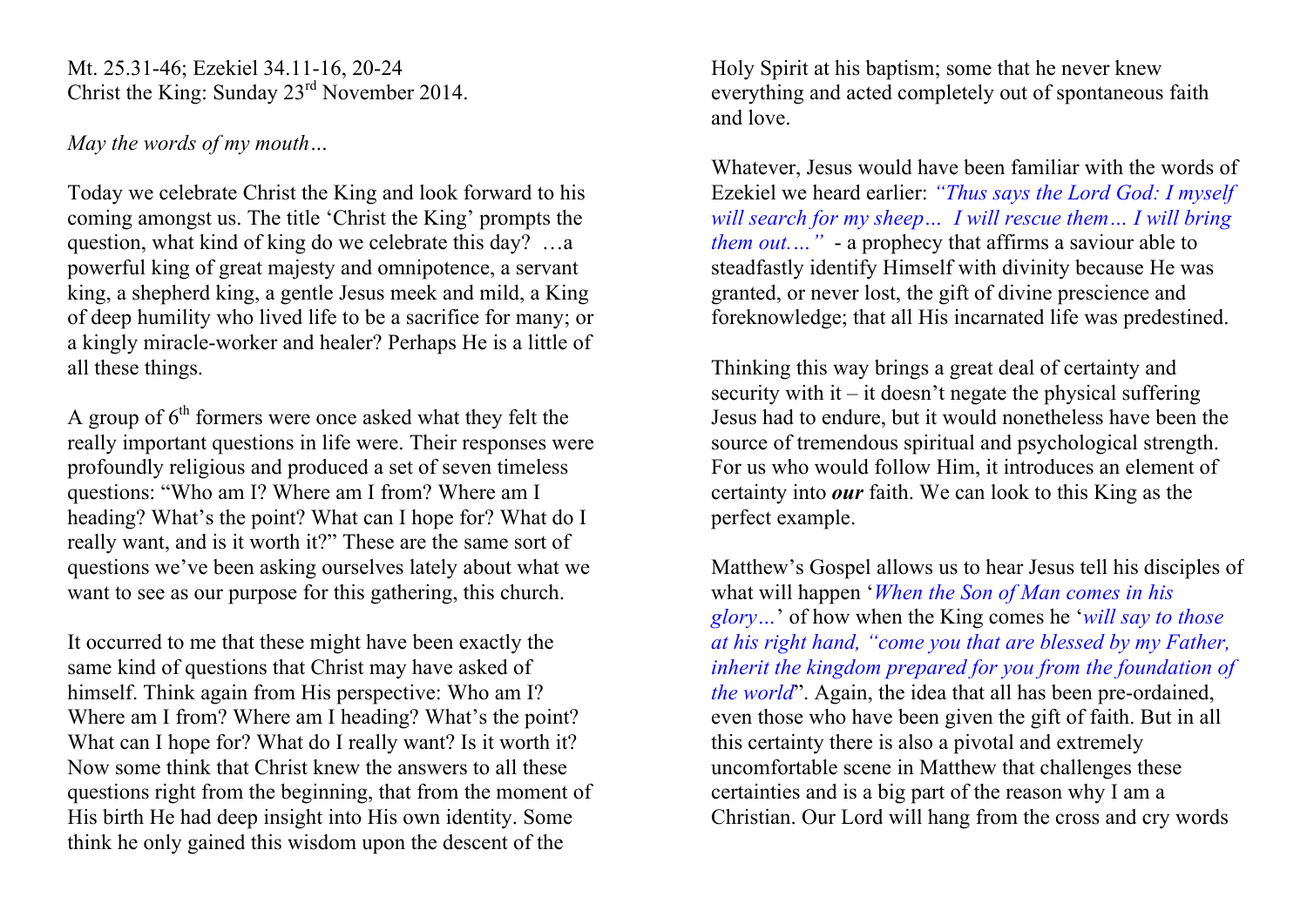taken from Psalm 22: "*My God, my God, why have you forsaken me*?" (Mt. 27:46).

How can it be that this man, whom we thought had such a special relationship with God, could vent such frustration in such a humiliating way - how could He utter a cry of such dereliction, especially if He knew all along what we suspect He may have known. What kind of a King is this? - I think this is a King who came to us out of loving solidarity, who understands doubt and suffering, who suffers with us in the same way that only a people like Israel, a God-possessed people, can know what it is like to be abandoned by God.

Jesus didn't waste time looking back through rose-coloured spectacles to out-dated ways from the past. He didn't seek sanctuary from the difficult or uncomfortable. He was concerned *for all his people now*; he had to be a realist and look to the future. We should be a God-possessed people too, concerned about the well-being of all the people now, and not a safe, comfortable church that doesn't genuinely, openly, reach out to those beyond its ways or its doors, thinking "O, another church can do that…." or "those committed members who must have time on their hands can do that."

"*My God, my God, why have you forsaken me*?" (Mt. 27:46). Stanley Hauerwas has said that 'This is not a cry of general dereliction; it is the cry of the long-expected Messiah, sacrificed in our stead and thus become the end of sacrifice'. It is the ultimate act of *kenosis*, of complete self-emptying made possible by perfect love. The Father *'deliberately gives His Christ over to a deadly destiny so that our destiny would* 

*not be determined by death'*. This King enters Jerusalem on a donkey, takes on hostility and loneliness and calls out, in bereavement from Himself, to demonstrate how much he identifies with the human condition. No matter how many times we may consider ourselves unworthy, He obviously thought we were 'worth it.'

So in conclusion, and through the acceptance of the authority and teaching of Christ the King, I will risk offering some answers to those seven timeless questions posed by the  $6<sup>th</sup>$ formers:

- **Who am I?** –we are all God's creation and made in His image (*proviso: that we can each get over our tendency to selfishness!*).
- **Where am I from?** the imagination of God.
- **Where am I heading?** the Kingdom of Heaven.
- **What's the point?** to seek out opportunities to learn about God's love and how to pass it on.
- **What can I hope for?** eternal life and a perpetual, all-pervading relationship with God.
- **What should I really want?** to share God's love for us with all of His creation, but especially the rejected and outcast.
- **…and is it all worth it?** well, I can't think of anything better than the nurture of love being the reason for life. I hope you agree.

*Spoken in the name of the Father, Son & Holy Spirit. Amen.*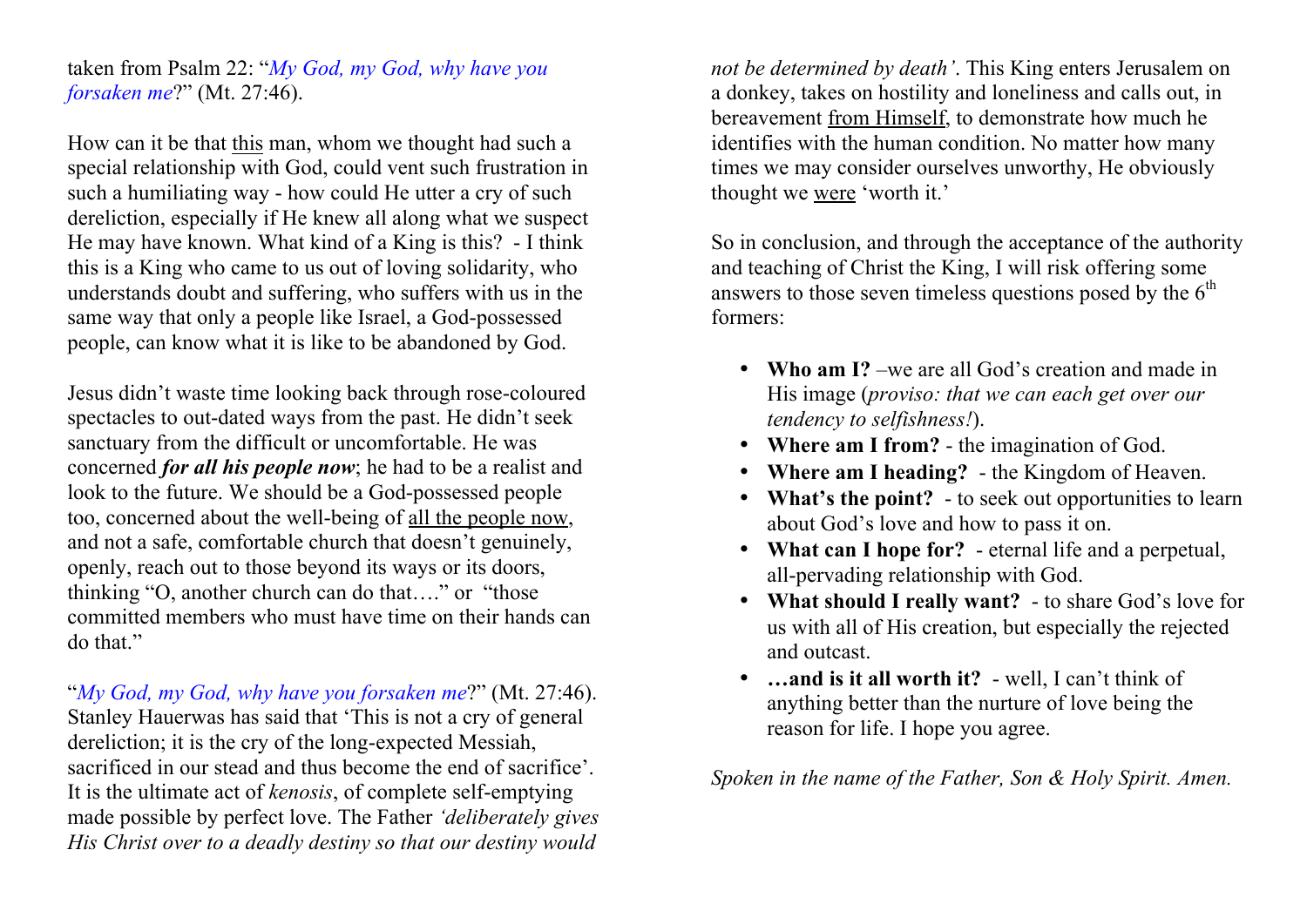## **Mt. 25.31-46 The Judgement of the Nations**

31 'When the Son of Man comes in his glory, and all the angels with him, then he will sit on the throne of his glory. 32All the nations will be gathered before him, and he will separate people one from another as a shepherd separates the sheep from the goats,  $33$  and he will put the sheep at his right hand and the goats at the left.  $34$ Then the king will say to those at his right hand, "Come, you that are blessed by my Father, inherit the kingdom prepared for you from the foundation of the world;  $35$  for I was hungry and you gave me food, I was thirsty and you gave me something to drink, I was a stranger and you welcomed me,  $36I$  was naked and you gave me clothing, I was sick and you took care of me, I was in prison and you visited me."  $37$ Then the righteous will answer him, "Lord, when was it that we saw you hungry and gave you food, or thirsty and gave you something to drink?  $38$ And when was it that we saw you a stranger and welcomed you, or naked and gave you clothing?  $39$ And when was it that we saw you sick or in prison and visited you?"  $40$ And the king will answer them, "Truly I tell you, just as you did it to one of the least of these who are members of my family, you did it to me."

 $41$ Then he will say to those at his left hand, "You that are accursed, depart from me into the eternal fire prepared for the devil and his angels;  $42$  for I was hungry and you gave me no food, I was thirsty and you gave me nothing to drink,  $43I$  was a stranger and you did not welcome me, naked and you did not give me clothing, sick and in prison and you did not visit me." <sup>44</sup>Then they also will answer, "Lord, when was it that we saw you hungry or thirsty or a stranger or naked or sick or in

prison, and did not take care of you?" 45Then he will answer them, "Truly I tell you, just as you did not do it to one of the least of these, you did not do it to me."  $46$ And these will go away into eternal punishment, but the righteous into eternal life.'

## **Ephesians 1.15-end Paul's Prayer**

15 I have heard of your faith in the Lord Jesus and your love towards all the saints, and for this reason  $^{16}$ I do not cease to give thanks for you as I remember you in my prayers.  $^{17}$ I pray that the God of our Lord Jesus Christ, the Father of glory, may give you a spirit of wisdom and revelation as you come to know him,  $18$  so that, with the eyes of your heart enlightened, you may know what is the hope to which he has called you, what are the riches of his glorious inheritance among the saints,  $19$  and what is the immeasurable greatness of his power for us who believe, according to the working of his great power.  $20$ God put this power to work in Christ when he raised him from the dead and seated him at his right hand in the heavenly places,  $^{21}$  far above all rule and authority and power and dominion, and above every name that is named, not only in this age but also in the age to come.  $22$ And he has put all things under his feet and has  $m$ ade him the head over all things for the church,  $23$  which is his body, the fullness of him who fills all in all.